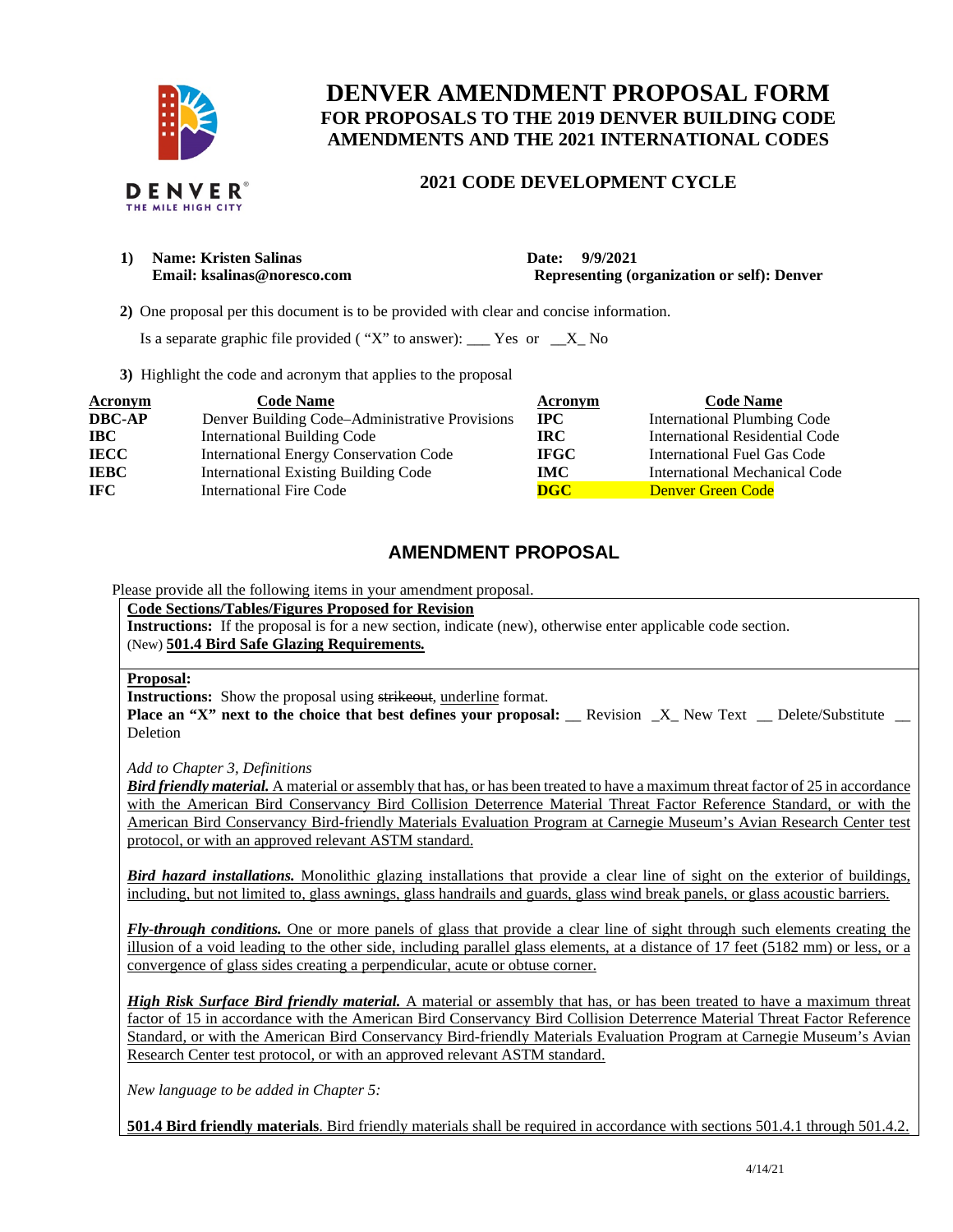**501.4.1 Exterior wall envelope**. The exterior wall envelope, and any associated openings, shall be constructed with *bird friendly materials* up to 45' from grade plus an additional 45' up from any elevated landscaped amenities decks 90 feet (27,432mm) above grade. Materials other than *bird friendly materials* shall not exceed an aggregate of 10 square feet (0.93 m<sup>2</sup>) within any 10 feet (3048 mm) by 10 feet (3048 mm) square area of exterior wall below 90 feet (27,432mm) above grade. *Building projects* shall comply with 501.4.1.1 through 501.4.1.4:

**501.4.1.1 Bird hazard installations**. Bird hazard installations shall be constructed of *bird friendly materials* regardless of their height above grade.

**501.4.1.2 Fly-through conditions.** Fly-through conditions located 90 feet (27,432mm) or less above grade shall be constructed with *bird friendly materials*.

**501.4.1.3 High Risk Surface Bird Friendly Materials**. The exterior wall envelope, and any associated openings, installed within 50 feet (15240 mm) or less of attractants including but not limited to trees, shrubs, prairie, grassland, or open water (including green roofs with this type of vegetation) shall be constructed with *high risk bird friendly materials*.

**501.4.1.4 Bird traps**. No portion of the exterior wall envelope, and any associated openings with bird trap conditions listed in 501.4.1.4 a. through c. shall have a threat factor exceeding 25 regardless of height above grade.

**a.** Transparent exterior railings where all surfaces are exposed to exterior.

**b.** Transparent-sided walkways (e.g., skyways, covered walks with glass on two sides).

**c.** Any condition that offers a view from exterior to exterior that is 17 ft. or less across, such as a small atrium or glazed corners.

**501.4.2 Reflective exterior features in site design**. No mirrors shall be placed in or near planted areas or water features, or in locations where they would reflect trees, plants, or water.

#### **Supporting Information**

All proposals must include a written explanation and justification as to how they address physical, environmental, and/or customary characteristics that are specific to the City and County of Denver. The following questions must be answered for a proposal to be considered.

Purpose: What does your proposal achieve?

According to the National Audubon Society, bird collision with building facades is known to be a leading cause of bird deaths. As many as one billion birds die in collisions each year. Requiring bird friendly materials on the building envelope as well as landscape and water features will help to protect birds from colliding with glass. The City and County of Denver is taking the lead in bird conservation through the Lights Out Denver Initiative which strives to conserve bird populations through monitoring and data collection, and encouraging building owners to turn off or dim their lights during migration seasons from midnight to dawn, as well as take measures to retrofit or make their buildings bird friendly.

Reason: Why is your proposal necessary?

The American Bird Conservancy (ABC) cites that as many as one billion birds die each year in glass collisions. Volunteer monitoring organized by Lights Out Denver from 2019-2021 found 26 different species of dead or injured birds, including one species that is of particular conservation concern, the Common Nighthawk, which is in steep decline.

Denver was designated an Urban Bird Treaty city in 2014. Per the U.S. Fish and Wildlife Service: "Located in the Central Flyway, Denver and its environs provide a wide range of habitats for more than 300 bird species that migrate through or nest in the city's parks, refuges, backyards, schoolyards, and other natural areas. Denver's natural areas include open space, mountain parks and other parcels of lands where reservoirs, riparian woodlands, marshes, and grasslands support a variety of migratory waterbirds, shorebirds, and landbirds"

Additionally, areas of downtown Denver monitored by Denver Parks and Recreations, including the Downtown Denver Public Plaza and surrounding buildings, produce data showing that buildings and landscape in close proximity to each other result in "hot spots" for bird collisions.

From the Lights Out Denver program:

"Building collisions are a leading cause of bird fatality during migration in North America, with the American Bird Conservancy estimating that up to one billion birds die each year in the United States from building collisions.